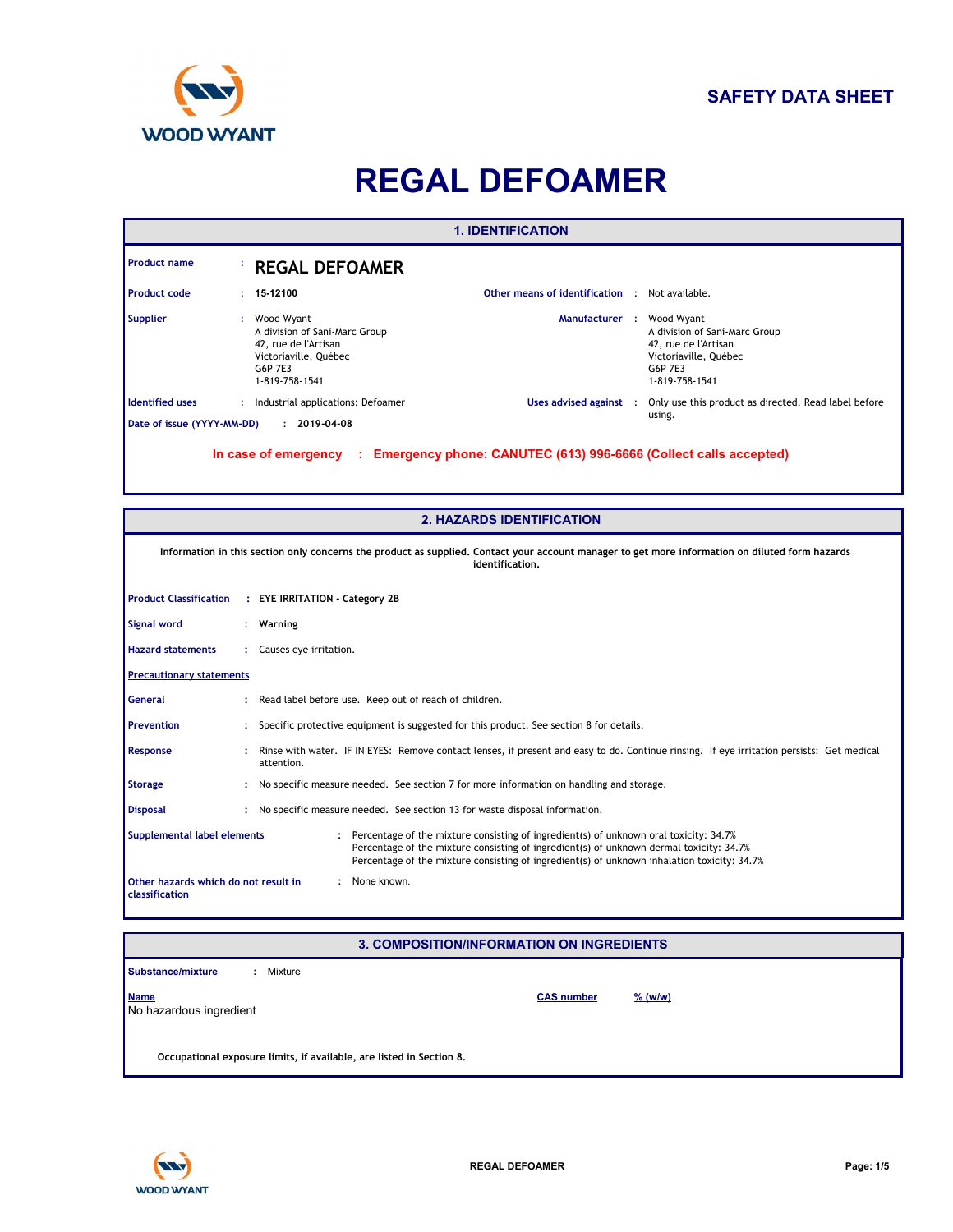### **4. FIRST AID MEASURES**

| <b>Description of required first aid measures</b>  |                                                                                                                                                                                       |  |  |  |
|----------------------------------------------------|---------------------------------------------------------------------------------------------------------------------------------------------------------------------------------------|--|--|--|
| Eye contact                                        | In case of contact with eyes, flush with fresh water. Check for and remove any contact lenses. Continue rinsing. If irritation persists, get<br>medical attention.                    |  |  |  |
| <b>Skin contact</b>                                | In case of irritation, rinse with water. Get medical attention if irritation persist.                                                                                                 |  |  |  |
| Ingestion                                          | Rinse mouth with water. Do not induce vomiting unless directed to do so by medical personnel. Get medical attention if symptoms occur.                                                |  |  |  |
| <b>Inhalation</b>                                  | Move victim to fresh air and keep at rest in a position comfortable for breathing. Get medical attention if adverse health effects persist or<br>are severe. Maintain an open airway. |  |  |  |
| Most important symptoms/effects, acute and delayed |                                                                                                                                                                                       |  |  |  |
| Eye contact                                        | Adverse symptoms may include the following:<br>irritation<br>watering<br>redness                                                                                                      |  |  |  |
| <b>Skin contact</b>                                | No specific symptoms under normal use conditions.                                                                                                                                     |  |  |  |
| Ingestion                                          | No specific symptoms under normal use conditions.                                                                                                                                     |  |  |  |
| <b>Inhalation</b>                                  | No specific symptoms under normal use conditions.                                                                                                                                     |  |  |  |
| Notes to physician                                 | Treat symptomatically. Contact poison treatment specialist immediately if large quantities have been ingested or inhaled.                                                             |  |  |  |
| See toxicological information (Section 11)         |                                                                                                                                                                                       |  |  |  |

|                                                            | <b>5. FIRE-FIGHTING MEASURES</b>                                                                                                                                                                                                                                           |  |  |  |  |  |
|------------------------------------------------------------|----------------------------------------------------------------------------------------------------------------------------------------------------------------------------------------------------------------------------------------------------------------------------|--|--|--|--|--|
| <b>Extinguishing media</b>                                 |                                                                                                                                                                                                                                                                            |  |  |  |  |  |
| Suitable extinguishing media                               | Use an extinguishing agent suitable for the surrounding fire.                                                                                                                                                                                                              |  |  |  |  |  |
| Unsuitable extinguishing media                             | None known.                                                                                                                                                                                                                                                                |  |  |  |  |  |
| Specific hazards arising from the<br>chemical              | In a fire or if heated, a pressure increase will occur and the container may burst.                                                                                                                                                                                        |  |  |  |  |  |
| Hazardous thermal decomposition products No specific data. |                                                                                                                                                                                                                                                                            |  |  |  |  |  |
| Special fire-fighting procedures                           | Promptly isolate the scene by removing all persons from the vicinity of the incident if there is a fire. No action should be taken<br>involving any personal risk or without suitable training.                                                                            |  |  |  |  |  |
| Special protective equipment for fire-<br>fighters         | Fire-fighters should wear appropriate protective equipment and self-contained breathing apparatus (SCBA) with a<br>full face-piece operated in positive pressure mode.                                                                                                     |  |  |  |  |  |
|                                                            |                                                                                                                                                                                                                                                                            |  |  |  |  |  |
| <b>6. ACCIDENTAL RELEASE MEASURES</b>                      |                                                                                                                                                                                                                                                                            |  |  |  |  |  |
| <b>Personal precautions</b>                                | No action shall be taken involving any personal risk or without suitable training. Evacuate surrounding areas. Keep unnecessary and<br>unprotected personnel from entering. Do not touch or walk through spilled material. Initiate spill response procedures if required. |  |  |  |  |  |
| <b>Personal protection</b>                                 | Put on appropriate personal protective equipment (see Section 8).                                                                                                                                                                                                          |  |  |  |  |  |

**Cleaning method** Contain and collect spillage with non-combustible, absorbent material e.g. sand, earth, vermiculite or diatomaceous earth and place in container for disposal according to local regulations (see Section 13). Use a water rinse for final clean-up.

|                                              | <b>7. HANDLING AND STORAGE</b>                                                                                                                                                                                                                                                                                                                                                                                   |
|----------------------------------------------|------------------------------------------------------------------------------------------------------------------------------------------------------------------------------------------------------------------------------------------------------------------------------------------------------------------------------------------------------------------------------------------------------------------|
| <b>Handling</b>                              | Eating, drinking and smoking should be prohibited in areas where this material is handled, stored and processed. Workers should wash hands<br>and face before eating, drinking and smoking. Remove contaminated clothing and protective equipment before entering eating areas. See<br>Section 8 for additional information on hygiene measures.                                                                 |
| <b>Storage and</b><br><b>Incompatibility</b> | Store in accordance with local regulations. Keep container tightly closed and sealed until ready for use. Containers that have been opened<br>must be carefully resealed and kept upright to prevent leakage. Do not store in unlabeled containers. Use appropriate containment to avoid<br>environmental contamination. Keep out of reach of children. Store away from incompatible materials (see Section 10). |

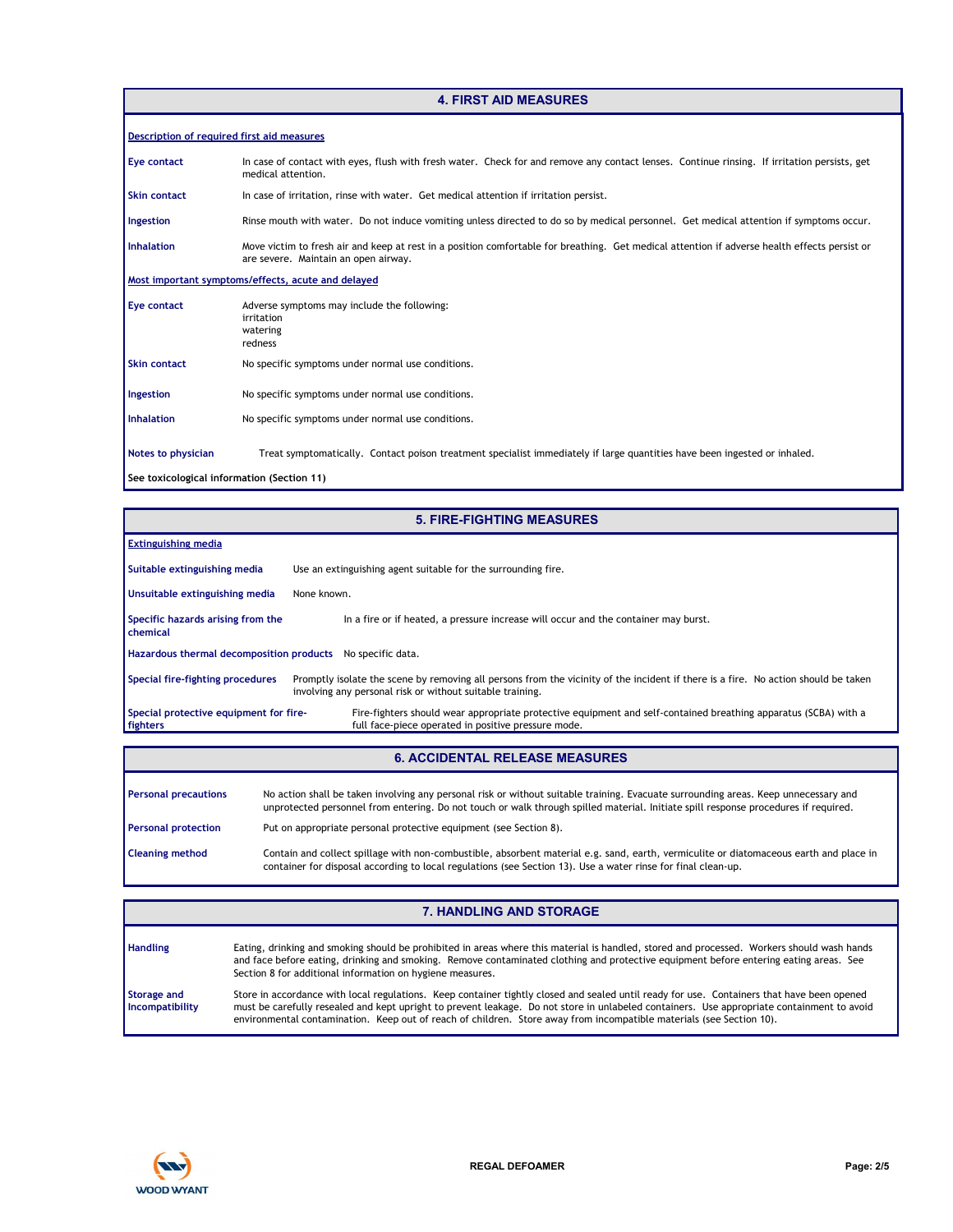| 8. EXPOSURE CONTROLS/PERSONAL PROTECTION     |                                                                                                                                                                 |  |  |
|----------------------------------------------|-----------------------------------------------------------------------------------------------------------------------------------------------------------------|--|--|
| <b>Occupational exposure limits</b><br>None. |                                                                                                                                                                 |  |  |
| Appropriate engineering controls             | Good general ventilation should be sufficient to control worker exposure to airborne contaminants that could arise from the use if<br>this product.             |  |  |
| Individual protection measures               |                                                                                                                                                                 |  |  |
| <b>Eye/face protection</b>                   | Continued or intense exposures might required to wear safety glasses. It is minimally suggested to wear safety glasses while<br>using or handling this product. |  |  |
| <b>Hands and Body protection</b>             | No specific protective equipment required under normal use conditions. Prolonged or severe exposures might require to wear<br>chemical-resistant gloves.        |  |  |
| <b>Respiratory protection</b>                | No specific protective equipment required under normal use conditions.                                                                                          |  |  |

# **9. PHYSICAL AND CHEMICAL PROPERTIES**

| <b>Physical state</b>                                          | Liquid. [Opaque]     | pH                      | 6                                | <b>Flash point</b>      | [Product does not sustain]<br>combustion.] |
|----------------------------------------------------------------|----------------------|-------------------------|----------------------------------|-------------------------|--------------------------------------------|
| <b>Color</b>                                                   | White.               | <b>Relative density</b> |                                  | <b>Melting point</b>    | Not available.                             |
| <b>Odor</b>                                                    | Characteristic.      | <b>Viscosity</b>        | Not available.                   | <b>Boiling point</b>    | Not available.                             |
| Odor threshold                                                 | Not available.       | <b>Vapor pressure</b>   | Not available.                   | Fire point<br>٠         | Not available.                             |
| Solubility in water<br>÷.                                      | Not available.       | Vapor density<br>÷.     | Not available.                   | <b>Evaporation rate</b> | Not available.                             |
| Decomposition temperature                                      | Not available.<br>÷. |                         | <b>Auto-ignition temperature</b> | Not available.          |                                            |
| Partition coefficient: n-octanol/<br><b>water</b>              | Not available.       |                         | Flammability (solid, gas)        | Not available.          |                                            |
| Not available.<br>Lower and upper explosive (flammable) limits |                      |                         |                                  |                         |                                            |

# **10. STABILITY AND REACTIVITY**

| Reactivity                                | No specific test data related to reactivity available for this product or its ingredients. |                                                                                                      |
|-------------------------------------------|--------------------------------------------------------------------------------------------|------------------------------------------------------------------------------------------------------|
| <b>Chemical stability</b>                 | The product is stable.                                                                     |                                                                                                      |
| Incompatible materials                    | No specific data.                                                                          |                                                                                                      |
| <b>Conditions to avoid</b>                | No specific data.                                                                          |                                                                                                      |
| <b>Possibility of hazardous reactions</b> |                                                                                            | Under normal conditions of storage and use, hazardous reactions will not occur.                      |
| Hazardous decomposition products          |                                                                                            | Under normal conditions of storage and use, hazardous decomposition products should not be produced. |

#### **11. TOXICOLOGICAL INFORMATION**

| Route of exposure                                                | Routes of entry anticipated: Dermal.<br>Routes of entry not anticipated: Oral, Inhalation. |                                                                                  |  |  |
|------------------------------------------------------------------|--------------------------------------------------------------------------------------------|----------------------------------------------------------------------------------|--|--|
|                                                                  | Potential acute health effects                                                             | <b>Symptoms</b>                                                                  |  |  |
| Eye contact                                                      | May cause eye irritation.                                                                  | Adverse symptoms may include the following:<br>irritation<br>watering<br>redness |  |  |
| <b>Skin contact</b>                                              | No known significant effects or critical hazards.                                          | No specific symptoms under normal use conditions.                                |  |  |
| Ingestion                                                        | No known significant effects or critical hazards.                                          | No specific symptoms under normal use conditions.                                |  |  |
| <b>Inhalation</b>                                                | No known significant effects or critical hazards.                                          | No specific symptoms under normal use conditions.                                |  |  |
| <b>Toxicity data</b>                                             |                                                                                            |                                                                                  |  |  |
| No toxicological data found for this product or it's components. |                                                                                            |                                                                                  |  |  |
| Information on toxicological effects                             |                                                                                            |                                                                                  |  |  |



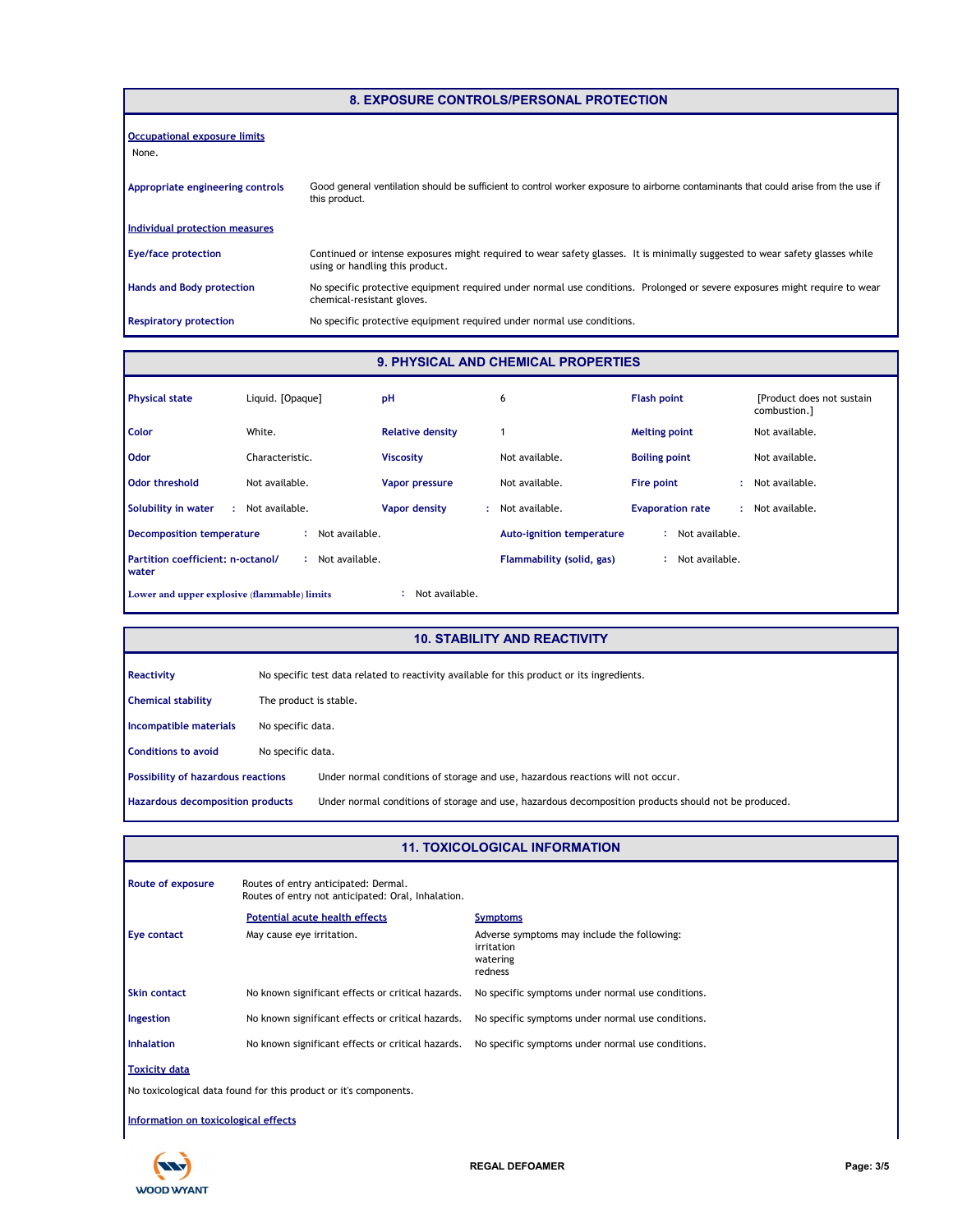| <b>Mutagenicity</b>          |                                                   |
|------------------------------|---------------------------------------------------|
|                              | No known significant effects or critical hazards. |
| <b>Teratogenicity</b>        |                                                   |
|                              | No known significant effects or critical hazards. |
| <b>Developmental effects</b> | No known significant effects or critical hazards. |
| <b>Fertility effects</b>     | No known significant effects or critical hazards. |
| Sensitization                | Not available.                                    |
| <b>Carcinogenicity</b>       | No known significant effects or critical hazards. |
|                              |                                                   |

#### **12. ECOLOGICAL INFORMATION**

**CONTER 3 CORRET EXETER** CONTERNITY CONTERNITY

#### **Ecotoxicity data**

No ecotoxicological data listed for any component of this product.

**Persistence and degradability Bioaccumulative potential Mobility in soil :** Unknown **:** Unknown **:** Unknown **:** Unknown

#### **13. DISPOSAL CONSIDERATIONS**

**Disposal methods** Dispose content and container in accordance with local, regional and national regulation in force.

|                                  |                     |                                                                      | <b>14. TRANSPORT INFORMATION</b>                   |                          |                    |
|----------------------------------|---------------------|----------------------------------------------------------------------|----------------------------------------------------|--------------------------|--------------------|
|                                  | UN number           | UN proper shipping name                                              | <b>Transport hazard class</b><br>(e <sub>s</sub> ) | <b>Packing group</b>     | <b>TDG Placard</b> |
| <b>TDG Classification</b>        | Not regulated.<br>٠ |                                                                      | $\overline{\phantom{a}}$                           | $\overline{\phantom{a}}$ |                    |
|                                  |                     |                                                                      |                                                    |                          |                    |
| <b>Additional</b><br>information |                     | See shipping documents for specific information on DOT, IMDG or IATA |                                                    |                          |                    |

| <b>15. REGULATORY INFORMATION</b>       |                                    |  |  |
|-----------------------------------------|------------------------------------|--|--|
| <b>Canadian lists</b>                   |                                    |  |  |
| <b>Canadian NPRI</b>                    | None of the components are listed. |  |  |
| <b>CEPA Toxic substances</b>            | None of the components are listed. |  |  |
| Canada inventory                        | Not determined.                    |  |  |
| International lists                     |                                    |  |  |
| <b>United States</b><br>Not determined. |                                    |  |  |

| <b>16. OTHER INFORMATION</b>                                                                                                                                                                  |                                                                                                                     |                  |
|-----------------------------------------------------------------------------------------------------------------------------------------------------------------------------------------------|---------------------------------------------------------------------------------------------------------------------|------------------|
| Hazardous Material Information System (U.S.A.)<br>Date of issue/Date of revision (YYYY-MM-<br>DD)                                                                                             | <b>Health Hazard</b><br><b>Fire Hazard</b><br><b>Reactivity</b><br><b>Personal Protection</b><br>$: 2019 - 04 - 08$ | 0<br>0<br>0<br>A |
| <b>Regulatory Affairs Department</b><br><b>Prepared by</b><br>÷.<br>Wood Wyant<br>A division of Sani-Marc Group<br>42, rue de l'Artisan<br>Victoriaville, Québec<br>G6P 7E3<br>1-819-758-1541 |                                                                                                                     |                  |

**Notice to reader**